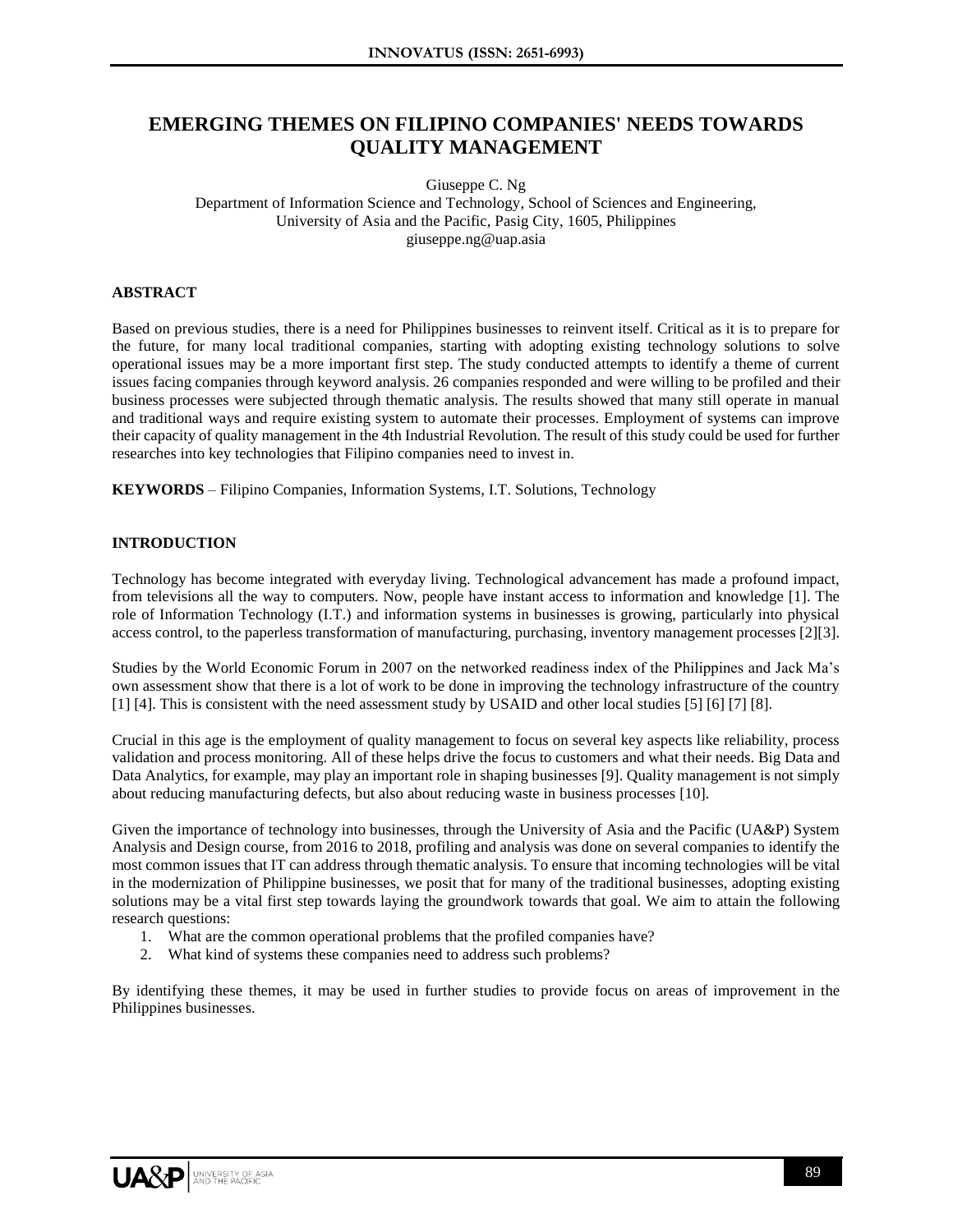#### **LITERATURE REVIEW**

According to the USAID report, the Philippines needs to be able to engage both academia and industry in research and development and drive innovations. The reliance on traditional businesses and real estate has made investment in technology a risky proposition. Startups, small-medium enterprises, universities and major corporations must integrate traditional infrastructure with IT technology [5].

The need for innovation is corroborated by the study in [7], [11], and [12] where several aspects of the 4th Industrial Revolution need to be adopted such as Big Data, digital platforms and technologies and data analytics. Doing so can assist businesses in taking advantage of the potential that technology can provide towards productivity and customer management. In [13], the adoption of an Educational Management Information System was stressed for institutes to manage their units.

Quality management aims to control an organization to ensure quality in its business operations. Such can be broken down to several stages: (1) planning the goals of quality; (2) quality control of which measures are put into place to achieve such goals; (3) quality assurance which focuses on metrics for validation; (4) quality improvement. For the 4th Industrial Revolution, this entails tight synergy with autonomous systems and Internet of Things (IoT), effectively decentralizing the decision-making process and reducing inefficiencies in the business processes. Attaining this gives customers' better feedback on the processes and services [10].

#### **Conceptual Framework**

To determine themes given qualitative inputs, counting keyword repetitions is one valid measure. Sentiment of the collective can be inferred when certain words show to occur several times. These words may include synonyms [14]. Given this, figure 1 illustrates the way the research is carried.



**Figure 1. Frequency of the Top Keywords**

With the company profiles and business processes documented. The documents are processed using a Keyword Counter program whose main task is to produce a tally of keywords. Analysis can be done on the keyword tallies to produce a theme that can be verified against the list of requested systems by the companies. Studying the theme allows us to highlight recommendations that aim to enhance quality management in participating Filipino companies.

## **METHODOLOGY**

26 local companies were analyzed for the study. The following were the criteria of selection:

- 1. Companies must be at least a local representation in the Philippines.
- 2. Companies must have at least 2 years of operation.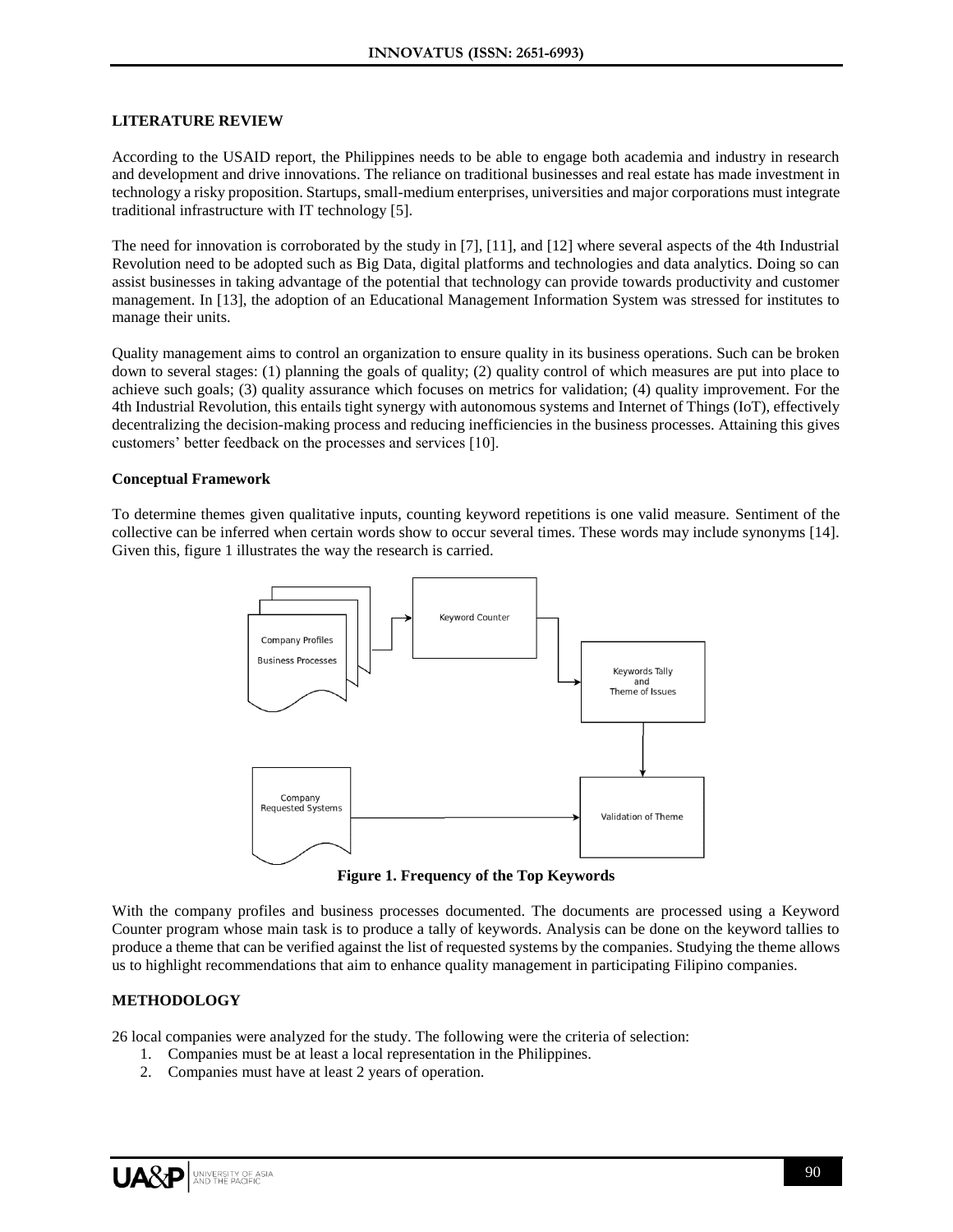With the companies selected, interviews and process observations were done. A company profile is generated based the background of the company and its business processes. The company study specifically aims to accomplish the following:

- 1. To define the company, its business, and a brief history;
- 2. To define the company's business process that is causing problems for them;
- 3. To identify what system, the company needs.

Given the profiles, a keyword thematic analysis is done on the collected data. The theme can be identified through keyword repetition. Repetitive mention of words can be used as a direct way of identifying relevant linkages [14].

Table 1 illustrates the data analysis plan. Given the participating Filipino companies, interviews will be conducted, and actual observations of the business processes will be done.

| Table 1. Data Analysis Plan |                                |                        |                         |  |  |
|-----------------------------|--------------------------------|------------------------|-------------------------|--|--|
| <b>Research Question</b>    | <b>Respondents</b>             | Data Gathering         | Data Analysis           |  |  |
|                             |                                | <b>Instruments</b>     |                         |  |  |
| (1), (2)                    | <b>Company Representatives</b> | Interview. Observation | <b>Keyword Analysis</b> |  |  |

Based on the interviews and data gathered, the texts were processed through a program that will count all the words. Exclusion list of words are noise words like 'a', 'an', 'the', 'is', punctuation marks and words that can identify the clients. Given the highest occurrence of words from the tally, themes about issues that the companies face can be leveraged. As explained by Ryan & Bernard, a program can be used to draw unique words and count how many times they appear to draw themes [14]. This process will be applied on a combined set of data from the company background and business processes of the 26 companies. The entire study is intended to discover emerging themes from the profiles created. The idea of emergence was based from works in complexity science as defined in [15].

## **RESULTS**

A total of 26 Filipino companies profiled by the students for Systems Analysis and Design study. Compilation of the works was done by extracting the content into simple text files. This prevents format encoding from causing false positives when processing the database using the program. Table 2 lists the profiled companies down.

| <b>Company category</b>          | <b>No. of Years in Operation</b> | Location                 |
|----------------------------------|----------------------------------|--------------------------|
| Auto Supply                      | $20+$                            | Laguna                   |
| <b>IT Consultancy</b>            | $10+$                            | Nueva Ecija              |
| College                          | $65+$                            | <b>Oriental Mindoro</b>  |
| <b>Rice Distributor</b>          | $30+$                            | Marikina                 |
| Industrial products manufacturer | $10+$                            | Nationwide               |
| Medicine Distributor             | 7                                | Quezon City              |
| Human Capital Consultancy        | $15+$                            | Pasig City               |
| Restaurant                       | $15+$                            | Mandaluyong City         |
| <b>Bicycle Distributor</b>       | 7                                | Quezon City              |
| Motorcycle Distributor           | $20+$                            | Sultan Kudarat           |
| Civil works contractor           | $10+$                            | Quezon City              |
| Auto Supply                      | $10+$                            | Manila, Makati, Marikina |
| Hotel business supplier          | $40+$                            | Quezon City              |
| Primary school                   | $15+$                            | Pasig City               |
| Dentist Clinic                   | $\overline{2}$                   | Laguna                   |
| Primary school                   | $15+$                            | San Juan                 |
| Primary school                   | $15+$                            | Quezon City              |
| College Library                  | $15+$                            | Bataan                   |
| College                          | $100+$                           | Pasig City               |
| Preschool Center                 | 7                                | Pasig City               |
| Dental equipment vendor          | $35+$                            | Manila                   |
| <b>Wholesale Distributor</b>     | 10                               | Quezon City              |
| Paper products distributor       | $30+$                            | Manila                   |
| Hotel                            | $30+$                            | Pasig City               |
| Primary school cafeteria         | $15+$                            | Antipolo City            |
| Food manufacturing               | $35+$                            | Bulacan                  |

#### **Table 2. Profile of Companies**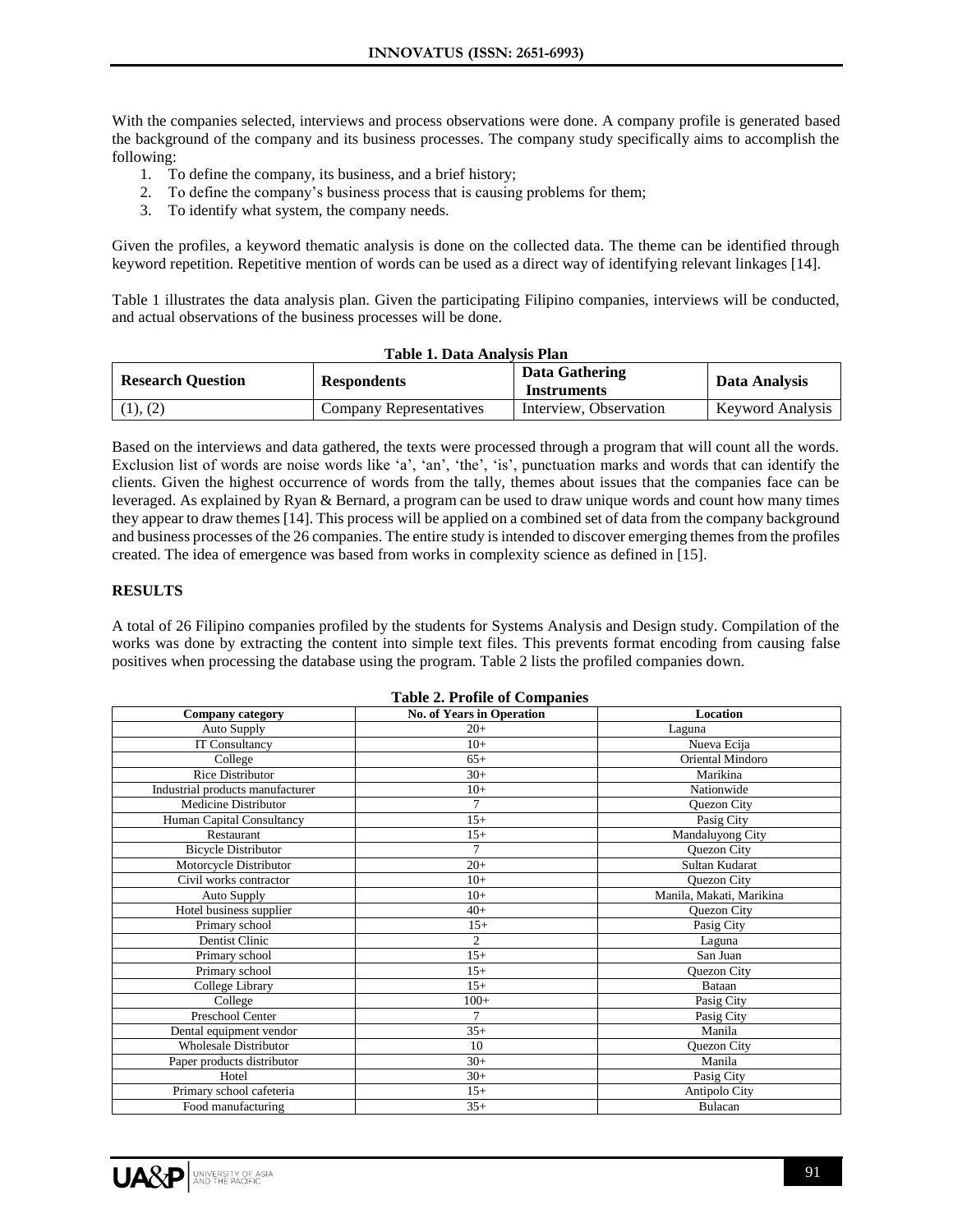The program processed 11,492 words and the following words were the most mentioned ones. Table 3 shows the top 28 words from the 26 company profiles. The results collate, to the best of the available tools' ability, words that have the same root words. The frequency of the words is arranged by row. Figure 1 shows a chart that highlights which were the most frequently mentioned words. From the results of the program, the most mentioned words had to do with system, company, inventory and processes. One can also see that manual, sales, transactions, service as part of the list.

| <b>Most Frequent Words</b> |                      |                      |                      |  |
|----------------------------|----------------------|----------------------|----------------------|--|
| system(s)                  | company or companies | inventory            | process or processes |  |
| student(s)                 | record(s)            | library or libraries | $\text{employee}(s)$ |  |
| $\text{customer}(s)$       | book(s)              | product(s)           | manually or manual   |  |
| service(s)                 | Time                 | branch or branches   | department(s)        |  |
| School                     | Data                 | information          | <b>Business</b>      |  |
| $\text{ sale}(s)$          | order(s)             | transaction(s)       | project(s)           |  |
| Other                      | Dav                  | done                 | <b>Needs</b>         |  |

## **Table 3. Most Mentioned Words in the Company Profiles**

Analyzing the correlation of the first row of words, the high frequency of usage of words such as inventory and processes imply the difficulty of managing inventory in many of the companies that were profiled. The top word being system may imply that there is a dire need for a system of some kind.

The next three rows of words show hints that the clients ranged from businesses to schools. Inventory management and are more likely to be associated with businesses. This is further supported by the keywords: products, and sales. The high frequency of mentions of the word manual may hint at the processes being not automated.

Looking at the recommendation from the clients and the company profile, we tallied several different requested systems. Table 4 shows the nature of operational problems and the number of companies that necessitate such solutions.

| тарис - в Орегандиан роцинопр ру Сошрану                |                  |  |  |  |
|---------------------------------------------------------|------------------|--|--|--|
| <b>Operational Solutions Needed</b>                     | <b>Companies</b> |  |  |  |
| Inventory management                                    | 15               |  |  |  |
| Point of sales, client transactions processing, & sales | 10               |  |  |  |
| tracking                                                |                  |  |  |  |
| Client tracking & appointments tracking                 | 5                |  |  |  |
| Student information management & Enlistment process     | 3                |  |  |  |
| Human resource processes & Payroll                      |                  |  |  |  |
| <b>Service Processing</b>                               | 2                |  |  |  |
| Library processing                                      | າ                |  |  |  |
| Logistics                                               |                  |  |  |  |
| Accounting                                              |                  |  |  |  |
| <b>Sales Forecasting</b>                                |                  |  |  |  |
| Training & Physical documentation                       |                  |  |  |  |
| Requisitions management                                 |                  |  |  |  |

**Table 4. Operational Solutions by Company**

The correlation of the requested solutions does coincide with the keyword extraction from 26 companies. Since companies do not necessarily only have 1 operational issue that needs solutions, the tally exceeds the total 26. 14 companies require inventory management solutions, citing manual operations and management of stocks. When looking at the keyword tally in Table 3, the results validate inventory is a significant issue. Considering that some of the companies are near or over 10 years in operation, it is worth noting from the defined business processes that these companies have still relied on a manual process to manage the inventory.

Point of sale and client tracking have also been requested by multiple companies as can be seen in Table 4. These also are highlighted from the frequency of keyword tally such as customers, transactions, and sales. Common issues seem to point to manual tracking of these pieces of data through spreadsheets, leading to data loss.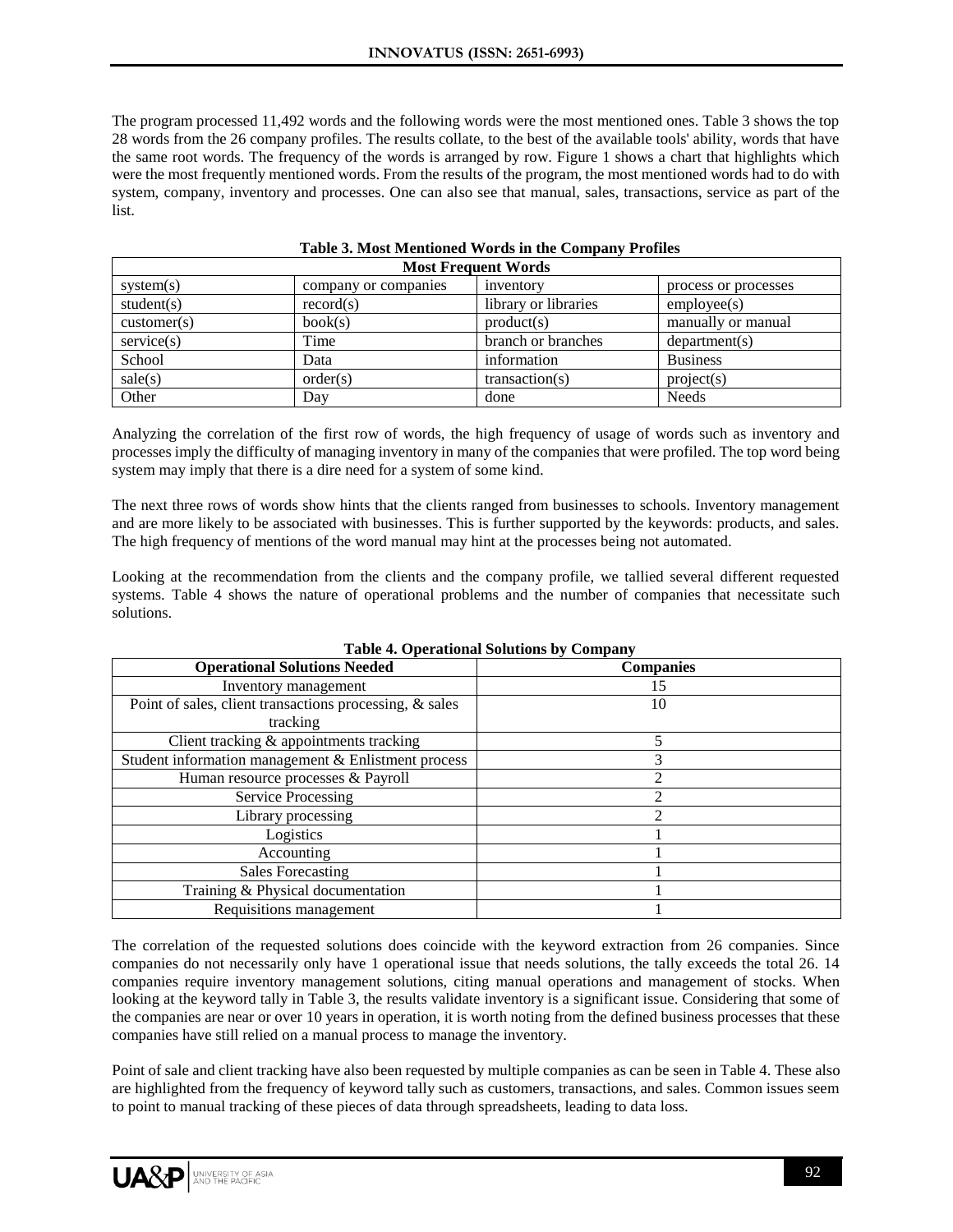With regards to schools, student information management and enlistment automation have been requested. Similarly, there have been requests for library and other service-related automation. This coincides very much with the keywords highlighted from the company profile and process discussion.

#### **DISCUSSION**

Given the following keywords: (1) system, (2) manual, (3) inventory, (4) process, and (5) records, there is a clear emphasis that inventory related problems are the most pressing. According to [16], inventory management is a very critical component in many businesses and industries. The use of such systems allows for automation, tracking and transparency of assets. Furthermore, the use of such systems can improve vendor relationships [16].

For the specific keywords: (1) customer, (2) service, and (3) process there is a need for customer-related services. Seeing that the succeeding systems sought after by participating companies are related to point of sales, and customer tracking. According to Simpson, customer tracking can lead to better analytics and improvement of business and marketing [17]. This, alongside the relevance of inventory management systems may lead to possible integration of the two functionalities. Seeing as this kind of complex system is the most sought-after solution from many of the participating companies, this might be a significant problem worth further inquiry.

With the following keywords: (1) student, (2) library, (3) records, (4) manual, (5) school and (6) process, automation is needed for the participating schools. It is possible that lesser known schools have need for more technology integration. A separate study can be done to focus on this specific need to improve the operations of schools and their libraries such as automation of class scheduling and IoT integration.

A common theme from all the participating companies is improvement of service through automation. All the participating companies agree that improvement of the business operation comes from adopting systems that can streamline their processes and improve the data management. This can be a possible link with USAID's needs assessment report. As highlighted there, technology adopting is crucial for the advancement of the Philippines' technology infrastructure [5]. Key integrations needed given the themes laid out is better control of the business processes and monitoring. For inventory systems, accountability and control of supplies is critical and can be addressed through automation. Gathering of such operational data can then be employed to improve quality assurance metrics through Big Data and Data Analytics [9]. Employment of technology to reduce the inefficiencies of the processes is critical in quality management in the 4th Industrial Revolution [10].

#### **CONCLUSIONS AND RECOMMENDATIONS**

Given the emerging themes of the Filipino companies, identified that several of the participating companies still operate on a manual and traditional manner. These range from inventory management, to client tracking and sales, and student information management. The analysis also corroborated with the requested needs of these Filipino companies. Therefore, it can be concluded that:

- 1. The operational problems were identified using thematic analysis.
- 2. The kind of systems needed by the company were identified based on the thematic analysis.

The use of the thematic analysis corroborated with the requested systems and solutions that the Filipino companies themselves identified. With the results, further studies can be pursued with a larger data set to get a better understanding of the basic technological needs that most Filipino companies can pursue.

## **REFERENCES**

- [1] G. Ching and V. Pedrasta, "Trends and perspectives of information technology development in the Philippines: A review of Filipino-Chinese schools," *International Journal of Research Studies in Computing*, vol. 1, no. 1, pp. 3–10, Jun. 2011.
- [2] "The rising role of IT in physical access control IFSEC Global | Security and Fire News and Resources," 24-Sep-2018. [Online]. Available: [https://www.ifsecglobal.com/access-control/rising-role-it-physical-access-control/.](https://www.ifsecglobal.com/access-control/rising-role-it-physical-access-control/)  [\[Accessed: 28-Jan-2019\].](http://paperpile.com/b/RCihGB/jKTz)